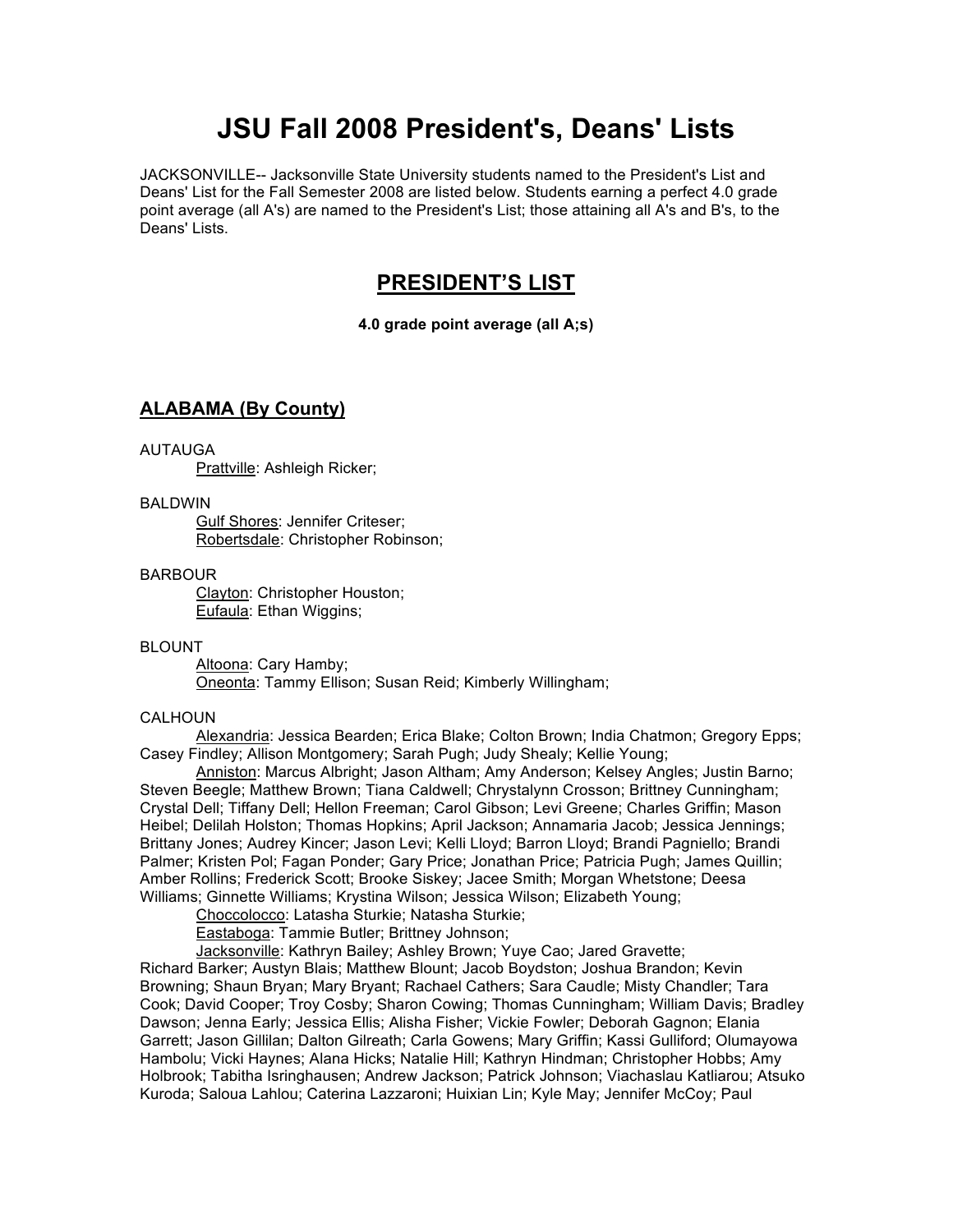McCummins; Luke McHan; Leslee Miller; Sandra Mitchell; Jose Molina; Christopher Moore; Nanci Morales; Amanda Murray; Shogo Nakamura; Corey Newton; Valerie O Neal; Julianne Ohman; Robert Parker; Andrew Parris; Summer Phillips; Kevin Pitts; Raven Ragland; Joy Robinson; Ashley Smith; Jonathan Spencer; Ashley Thomas; Morgan Tipper; Alicia Trued; Linh Truong; Martha Wako;

Munford: Amanda Watts;

Ohatchee: Kathryn Condit; Megan Davis; Thomas Duke; Rebecca Dyer; Ginger Kelley; Eric McGlaughn;

Oxford: Hayley Barker; Steven Barnett; Whitney Clifton; Seth Martin; Heather Miller; Amber Pruitt; Anna Pruitt; Trenton Roberts; Jennifer Robertson; Stephanie Sherman; Ryan Singleton; Amy Vingers;

Piedmont: Joshua Allen; Anneliesa Carroll; Hannah Cooper; Rebecca Davis; Derek Freeman; Matthew Ingram; Dana McBrayer; Matthew McElroy; Allison McKnight; Whit Mitchell; Neal Ragsdale; Elizabeth Smith; Matthew Westbrook;

Weaver: Sara Beddingfield; Michelle Burr; Lauren Haney; Summer McNeal; Patricia Robart; Kirbey Wilson;

Wellington: Brandon Beck; William Ginn;

# CHEROKEE

Cedar Bluff: Victor Crane;

Centre: Kasie Laney; Rebecca Langford; Tonya Rowland; Cassandra Tierce; Gaylesville: Casey Stallings;

Leesburg: Amber McLeod;

Piedmont: Debra McCord; Jennifer Noah; Britney Parris; Hannah Rudd; Spring Garden: Hillery Holmes;

### CLAY

Ashland: Justin Gravette; Jennifer Waldrop; Lineville: Bethany Denson; Lauren Harmon; Rusty Nall; Jayme Robertson;

### CLEBURNE

Heflin: Crystal Maleckas; Jeromy Owen; Tina Owen; Zachary Sarver; Megan Turner; Brittany Williamson;

Ranburne: Alyssa Lowery;

### COFFEE

Enterprise: Vincent Warren; New Brockton: Robert Zalanka;

### COLBERT

Muscle Shoals: Bradley Puckett;

### **CULLMAN**

Cullman: Bethany Harbison; Britney Key; Shawn Powell; Jennifer Shabel; Holly Pond: Kenneth Boulahanis;

# DALE

Ozark: Lana Moseley;

### DEKALB

Boaz: Tara Phillips; Cedar Bluff: Daphne Littlejohn; Collinsville: Anna Clayton; Johnna Traffanstedt; Crossville: Kenneth Colvin; Michelle Stuart; Fort Payne: Amy Ashley; Patricia Henderson; Jessica Landstreet; Kimberly Templeton; Grove Oak: Miranda Sparks;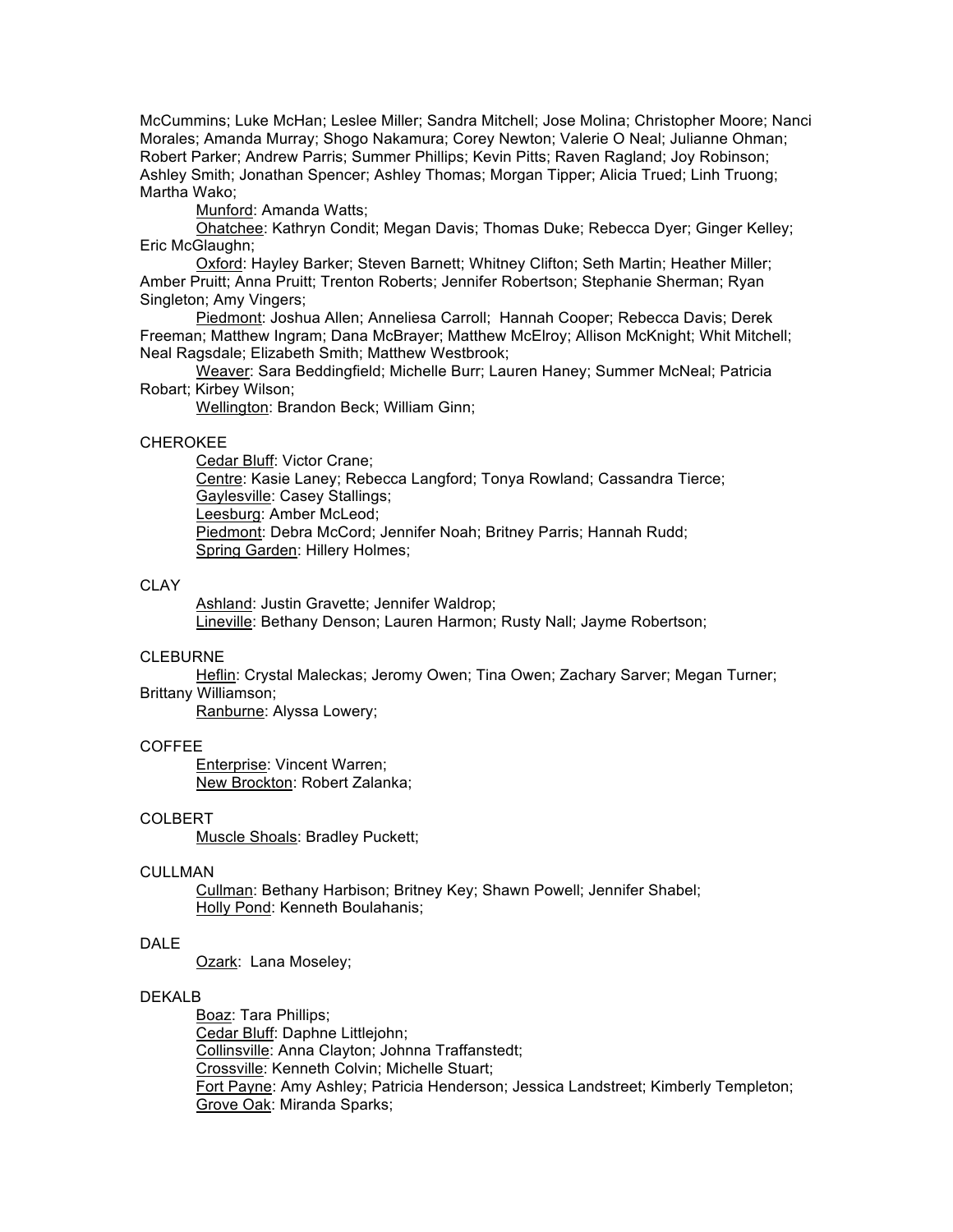Henagar: Kristy Posey; Ider: William Smith; Rainsville: Jeffrey Helton; Amber McIntire; Whitney Traylor;

ETOWAH

Altoona: Jessica Greer; Deanna Nix; Savanna Striplin;

Attalla: Jessica Bailey; Lana Barnes; Daniel Duenas; Kelly McCoy; Lana White; Boaz: Chad Bryant; Briana Duke; Bobby Hill; Matthew Hubbard; Collinsville: Mirandi Watson;

Gadsden: Michael Amberson; Casey Baker; Brittany Bramblett; April Casey; Jeannette Castillo; Leita Conner; Christopher Cornutt; Rachel Franks; Erin Grissom; Jana Jones; Matthew Lee; Tiffany Lyons; Emily Mayben; Allison Murphree; Anna Musick; Kathleen Newman; Gilbert Peppers; Emily Ridgeway; Candace Roberts; Stephanie Skelton; Cassie Stinson; Rhonda Tucker; Stefanie Vance;

Gallant: Ashley Epperson;

Glencoe: David Edgar; Ragan Gray; Jessica Osborne; Jillian Parr; Cassandra Ward; Jonathan Wolfe; Megan Wright;

Hokes Bluff: Lottie Bearden; Crystal Casey; Lance Hicks; Lyndsey Mullins; Walter Simmons;

Rainbow: Thai Huynh;

Rainbow City: Katherine Ayers; James Browning; Bethany Busenlehner; Tyler Cassity; Crystal Crawford; Jessica Sims;

Southside: Jamie Beaird; Jennifer Brewster; Cory Fuller; Karen Hodo; Kimberly Richee; Matthew Sosebee; Angela Taylor; Jennifer Walden; Heather Whitfield;

### FRANKLIN

Russellville: Sasha Willingham;

### **JACKSON**

Pisgah: Lindsay Durham; Scottsboro: Derek Carter; Section: Kelly Hancock;

#### **JEFFERSON**

Adamsville: Jasmine Monroe; Adger: Megan Champion: Bessemer: Lisa Reed;

Birmingham: Bryan Barnett; Jacob Britt; Heather Brown; Jennifer Chaney; Jason Cole; Genesa Doss; Curtis Eason; Isaiah Fuller; Andrew Gingras; Gabriel Hall; Curt Harper; Samiria Hayes; Caleb Hill; Sheena Jackson; Ra Shundra Johnson; Myra Jones; Mira Munoz; Carlita Wright; Kara Young;

Gardendale: Jerry Wiggins; Irondale: Justin Garner; McCalla: Janesela Birchfield; Midfield: Secoria Linton; Pinson: Amber Hoffman; Pleasant Grove: Gloria Griffin; Trussville: Brieanna Carr; Brittany Mabe; Vestavia: Michael Bailey; Warrior: Brian Glover;

### LAUDERDALE

Florence: Haley Booker;

# LAWRENCE

Moulton: Barry Baird;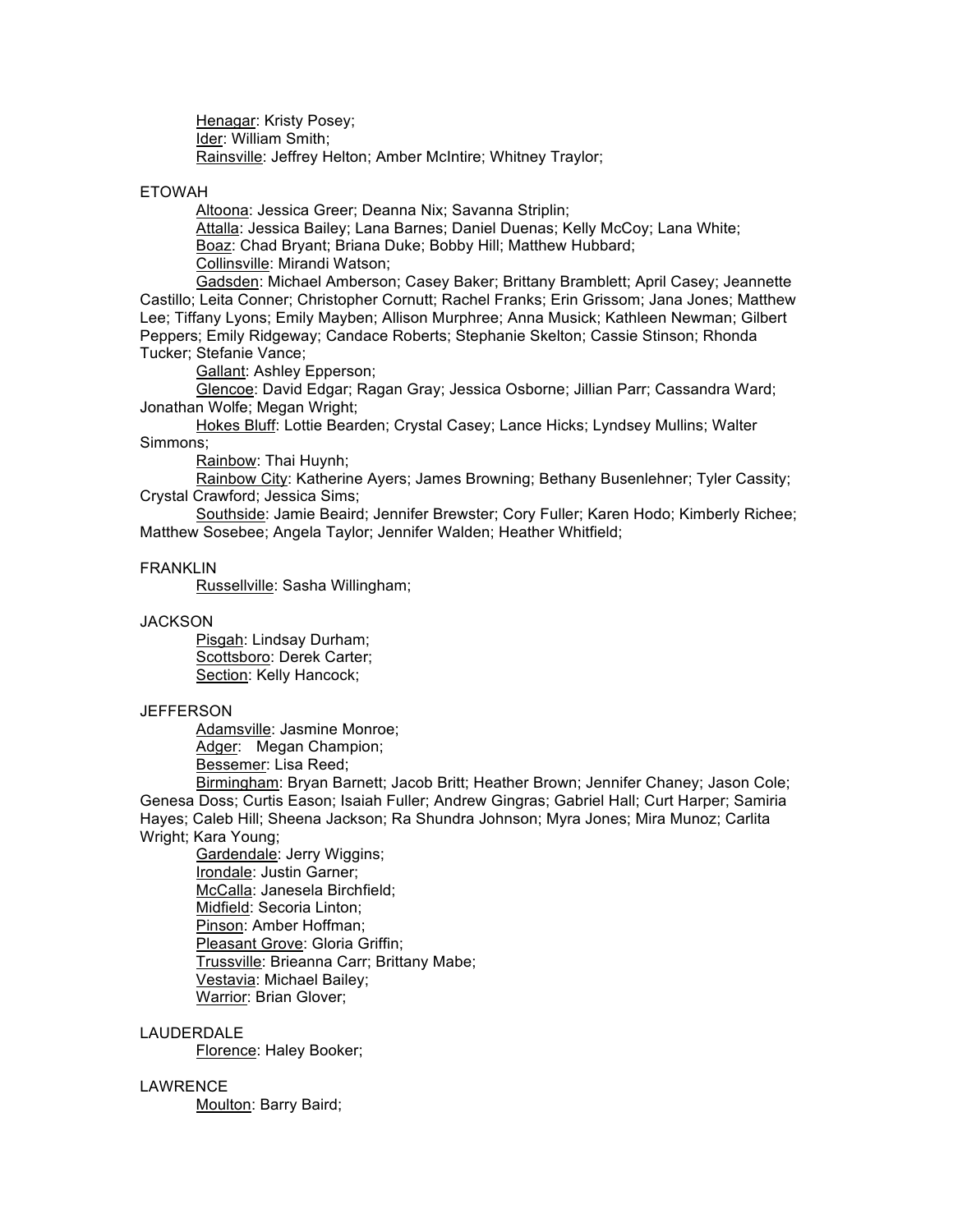# LEE

Auburn: Christopher Baker; Robert Bugg; Nicholas Hamner; Anthony Kather; William

# Wiles;

Opelika: Anna Dorsey; William Smith;

### MADISON

Gurley: Dennis Daversa; Harvest: Kasey Edwards; Huntsville: Mary Brown; Jake Cornelius; Craig Hathcock; Ashley Tarquine; Madison: Rachel Glass; Cierra Odom;

# MARENGO

Linden: Justin Brock;

### MARSHALL

Albertville: Hilary Hayes; Samuel Lee; Jennifer Lemmond; Steven Miller; Bruce Sims;

Jeremy Smith; Lisa Williams; Arab: Rachael Tate;

Boaz: Emily Baugh; Kayla Musick; Vanessa Nelson; Justin Rains;

Guntersville: Hailey Black; Lauren Gray; Kimberly Halpin; Jayne Lampley; Leah Leonard; Kristin Shirey; Staci Stout; Jennifer Wood;

Horton: Melia Frazier;

# MOBILE

Citronelle: Stewart Abrams;

### MORGAN

Decatur: Kimbulyn Chandler; Christina Doerter; Michael Holiday;

# RANDOLPH

Roanoke: Anthony Baldwin; Ashley Bryant; Rachel Young; Wedowee: Adam Butler; Woodland: Kenneth Hammond;

### SAINT CLAIR

Ashville: James Burke; Seth Ford; Cecily Sanders; Cropwell: Philip Goodwin; Gallant: Angela Montgomery; Pell City: Saron Abel; Ellanor Garrett; Billy Hopkins; Krystin Mitchell; Martha Mooneyhan; Ragland: Ronald Walker; Springville: Katelyn Carter; Steele: Melina Ackerson;

### **SHELBY**

Alabaster: Shannon Carter; Birmingham: Joshua Landrum; Maria-Paula Munoz; James Stone; Hoover: Jonathan Duty; Pelham: Hillary Davis; Christina Hernandez;

### TALLADEGA

Childersburg: Harvey Browning; Hillary Downs; Lincoln: Amber James; Munford: Steven Beck; Vicki Bowman; Angela Gaither; Nicholas Haney; Ashley Ingram;

### Kara Lockridge; Jessica Stephens;

Oxford: Amanda Adcock; Tyler Gable; Elizabeth Leader; Julie Skinner;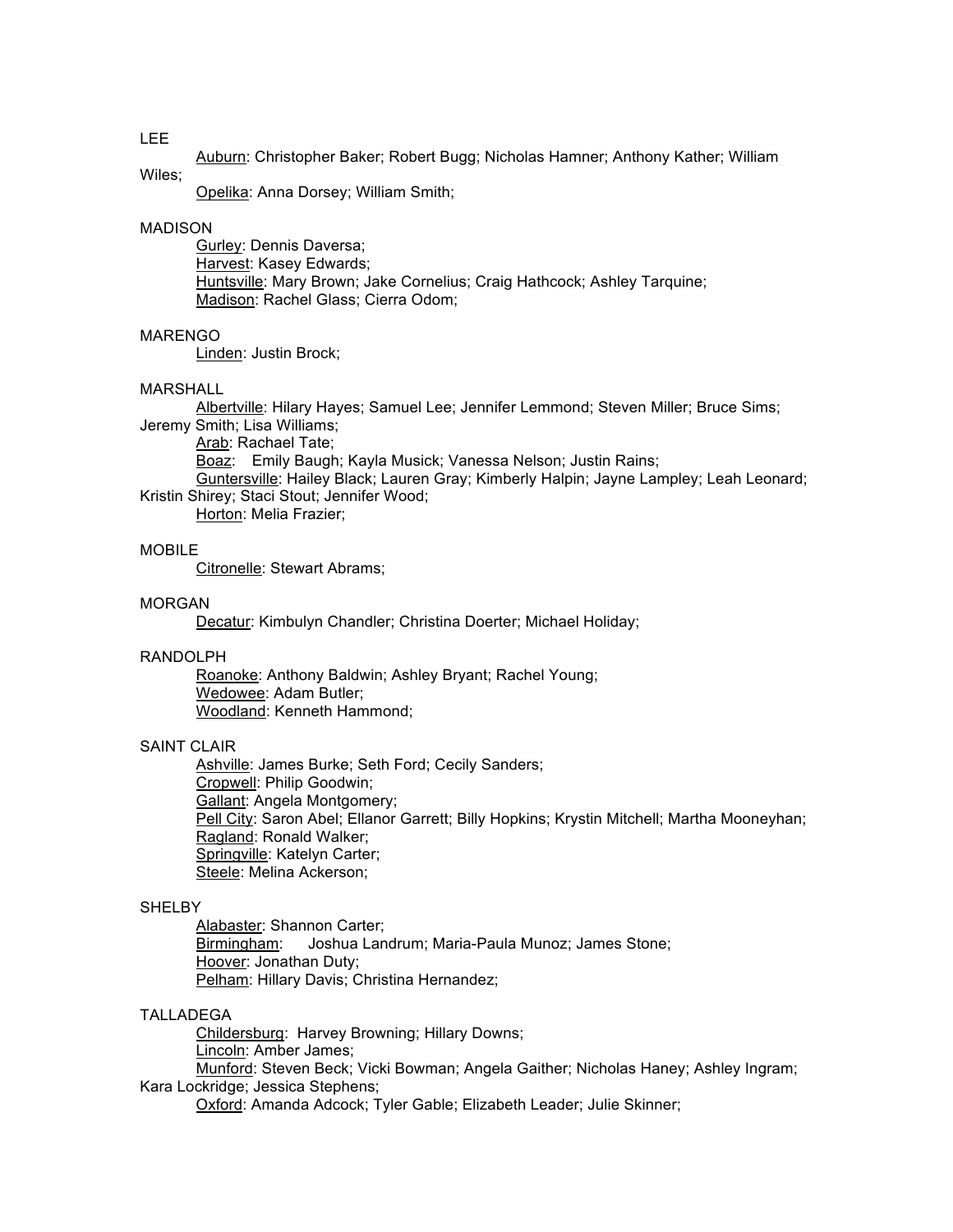Sylacauga: Susan Mask;

Talladega: Michael Deuel; Jana Hadley; Cortney Kangas; Rebecca Lackey; Chanetta Sims; Matthew Wells; Lesli Willingham; David Wilson;

### TALLAPOOSA

Dadeville: Emma Cahill; Savannah Cahill;

### TUSCALOOSA

Tuscaloosa: Dustin Cook; Megan McKee; Kelly Wright;

# WALKER

Jasper: Holly Pruitt;

# **NATION**

# **ALASKA**

Eagle River: Christy Gentemann; Wendy Hjelden.

# **CALIFORNIA**

Covina: Aaron Elias; Vallejo: Ashley Eliasson;

### **COLORADO**

Colorado Springs: Kara Slater;

# **CONNECTICUT**

Bridgeport: Hena Mahmood;

### **FLORIDA**

Fort Walton Beach: Kristina Dubuisson; Tallahassee: Michael Hartsock;

# **GEORGIA**

Adairsville: Joshua Thornbrough; Alpharetta: Whitney Marsh; Atlanta: Wallace Wilhoite; Bremen: Jordyn Houser; Carl Sewell; Cartersville: Kristina Darnell; Carrollton: Melanie Carter; Geoffrey Greiner; Cedartown: Lydia Elkins; Laura Lundy; Jennifer Westlake; Columbus: Kichan Kim; Cumming: Paul Coenen; Claire Smith; Demorest: Emily Glaser; Douglasville: Lisa Triplett; Duluth: Jolie Efezokhae; Fairburn: Brandie White; Fayetteville: Isiah Gardner; Kennesaw: Stephanie Poole; LaGrange: Erica Wolfe; Lawrenceville: Michael Hardy; Lith: Brooke Schumacher; Marietta: Laura Bufton; Ringgold: Chaeli Britton;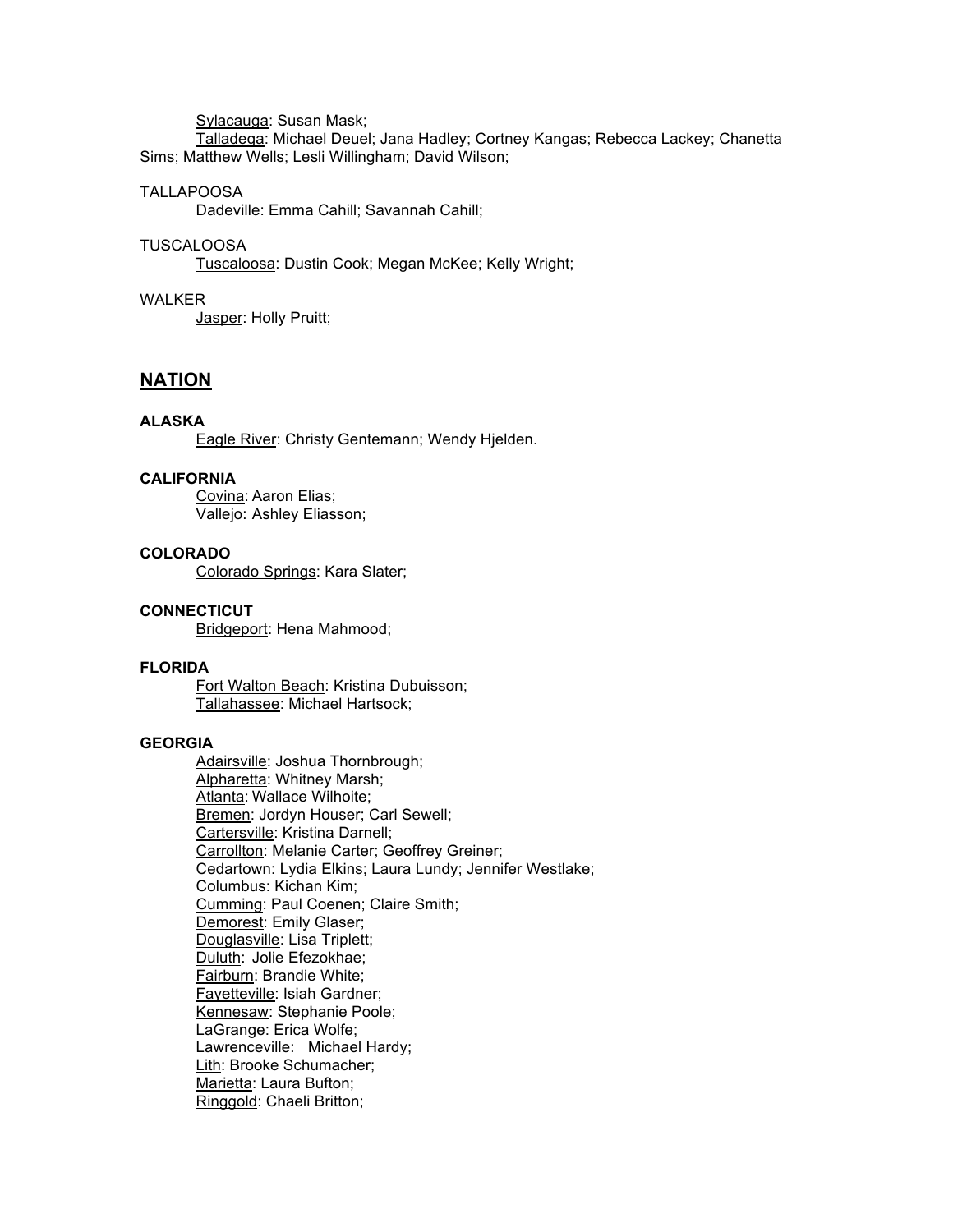Rome: Megan Cordle; Holly Murdock; Kristin Quick; Dana Stewart; Silvercreek: Susanna Carpenter; Summerville: James Pledger; Suwanee: Patricia Schleisman; Tallapoosa: Sheila Hicks; Trion: Ashley Gaither; Stephanie Williamson; Winston: Dana Roberts; Woodstock: Emily Campbell;

# **INDIANA**

Nashville: Tanner Freshour;

### **KANSAS**

Lyndon:Andrea Hoke;

# **KENTUCKY**

Louisville: Brittany Pressley; Lauren Harkins;

# **MISSOURI**

Dixon: Elizabeth Hindmon;

# **NORTH CAROLINA**

Mount Gilead: Stephanie Prichard;

### **OREGON**

North Bend: Amber Wiley; Gilbert: Kristine Whittaker; Lexington: Shelly Williams;

# **TEXAS**

Forth Worth: Chelsea Pelletier;

### **WISCONSIN**

Fort Atkinson: Richard Klein;

# **INTERNATIONAL**

Brazil: Rafaela Wenzel; China: Yue Li; Mexico : Luis Asbun Anaya; Canada: Lesley Binning; Sarah Caine; Jefferson Ndombi; Australia: Christopher Duke; Scott Robertson; Lagos: Abiola Adeyemi; United Kingdom: Thomas Robson;

# **DEANS' LIST**

**Students who earned grade point averages ranging from 3.50 to 3.99 (A's and B's) include:**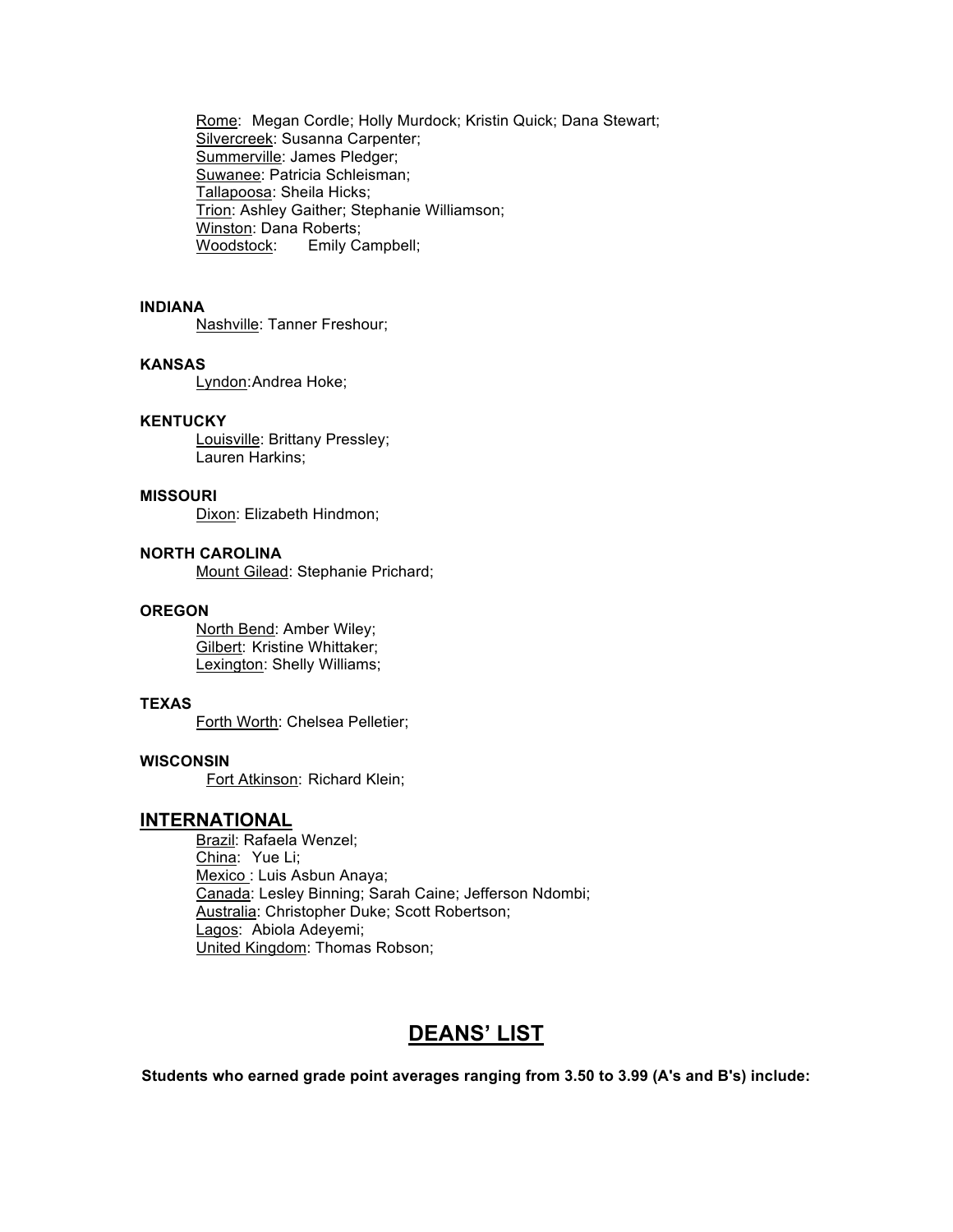# **ALABAMA**

### AUTAUGA

Prattville: Courtney Mitchell;

### **BALDWIN**

Daphne: Larry Montgomery;

### BLOUNT

Altoona: Tiffany Morton; Kimberly Wingard; Horton: Amie NeSmith;

Oneonta: Johnathan Beard; Brooke Camp; Amber Dudley; Hallie Evatt; Danon Hoagland; Joshua Moore; Christopher Qualls; Shawn Robinson; Courtney Rogers; Bret Womack;

Remlap: Ashley Lewis;

Warrior: Alexa Humber;

### **CALHOUN**

Alexandria: Amber Conaway; Brittany Craig; Lindsey Crow; Ruth Davis; Michael Ervin; Christina Ginn; Robin Harris; Vanessa Harris; Jordan Lee; Anna Manners; Jeb Nabors; Andrew Peil; Dylan Pugh; Kenneth Snell; Regina Turner; Kalie Warren; Anna Welch; Zachery Welch; Molly Wicklund;

Anniston: Jaquelyn Adams; Gatlin Alldredge; Kenneth Barker; David Beegle; Rachael Blevins; Timothy Bowden; Ian Brittain; Davita Brown; Allison Brown; Anderson Butler; Kelsey Butler; Melissa Calhoun; Leigh Caputo; Monica Catlett; Ana Cheatwood; Brian Cheatwood; Ian Childers; Mallory Clark; Timothy Clark; Ashley Comer; Lacy Crawford; Leawona Cross; Janie Edwards; Jaleesa Elston; Amy Gilmore; Samuel Green; Stephanie Griffin; Jessica Hamilton; Oriana Hancock; Leslie Harris; Lara Harris; Amy Harvard; Jessica Haynes; Jessica Haynes; Blake Haynes; Justin Huckaby; Logan Huggins; Latoya Ivey; Whitney Jackson; John Madrigal; Chirondala Maduka; Kelly Magouirk; James McGhee; Jonathon McKnight; Lakeysha Monroe; Christy Moss; Christine Norton; Marcus O Dell; Jennefer Paxton; Robert Prather; Emily Reece; Amy Riner; Zainab Sabree; Ashley Semmes; Christopher Shaw; Rachel Steketee; Jennifer Uesry; Kara Voorhest; Terry Warren; Patrick Washington; Kristi Wells; Misha Whatley; Tracey Wilson; Justin Wright; Lauren York; Candice Young;

Dearmanville: Julia Hawthorne;

Eastaboga: Jessica Corona; Dondeana Hayes; Lindsey Mathis;

Jacksonville: Aaron Anderson; Amanda Anderson; Taiki Arita; Charlene Bass; Ashley Beaudry; Edwin Bellman; Will Bishop; Estefania Bohorquez; Amy Boozer; Cain Boxx; Ashley Bradford; Monique Bradley; Colin Braun; Jeff Burns; Cheyenne Burt; Brooke Butler; Thomas Buzan; Joshua Cain; Britney Cain; Ashley Campbell; Robert Cantrell; Justin Casey; Christina Christensen; Anjuli Clark; James Clendenin; Timothy Crook; Kelley Dees; Emerald Dukes; Emily Duncan; Richard Edwards; Randall Engle; Charissa Flagg; Lisa Franklin; Miranda Garner; Amelia Garner; Melissa Gay; Shawn Gibbs; Violetta Goldenberg; Amber Gonzalez; Lindsey Graft; Harrison Gray; Casey Green; Jordan Green; Tiffphanie Hall; Gavin Hallford; Joseph Halsey; Celestial Hartline; Rhonda Horrobin; Haley Houser; Justin Howard; Rusty Hulgan; Matthew Johnston; Catherine Jones; Tamicka Jones; Marisha Jones; Sarah Jones; Murtaza Kanji; Jennifer Kelly; Adam Kindler; Joseph Krutulis; Margaret Kulovitz; Karen Langley; Michael Layfield; Jessica Lee; Maya Leverette; Philip Loyd; Ahmed Maazouzi; Justin Mallicoat; Samuel Maples; Terry McLemore; Kimberly Megill; Randle Mellen; Catrina Mize; Christopher Morey; Andrej Nedovic; Vien Nguyen; Ky Nguyen; Chinelo Nwosisi; Phane Ogendi; Alexandra Paige; Angela Parr; Ian Pask; Cory Patrick; Megan Payne; Pamela Pierce; Caroline Pike; Kelly Powell; Randall Prickett; Elizabeth Romano; Joshua Rush; James Russell; Ryan Saccucci; Lance Self; Sarah-Elizabeth Sewak; Charity Shaw; Jessica Shelley; Tyree Shelton; Kayla Shipman; Michael Smith; Gregory Smith; Kristopher Snyder; Maggie Thistleton; Christopher Tillman; Min Tomlinson; Jennifer Torruella; Vincent Turner; Robert Underwood; Trang Vo; Deborah Watson; Jordan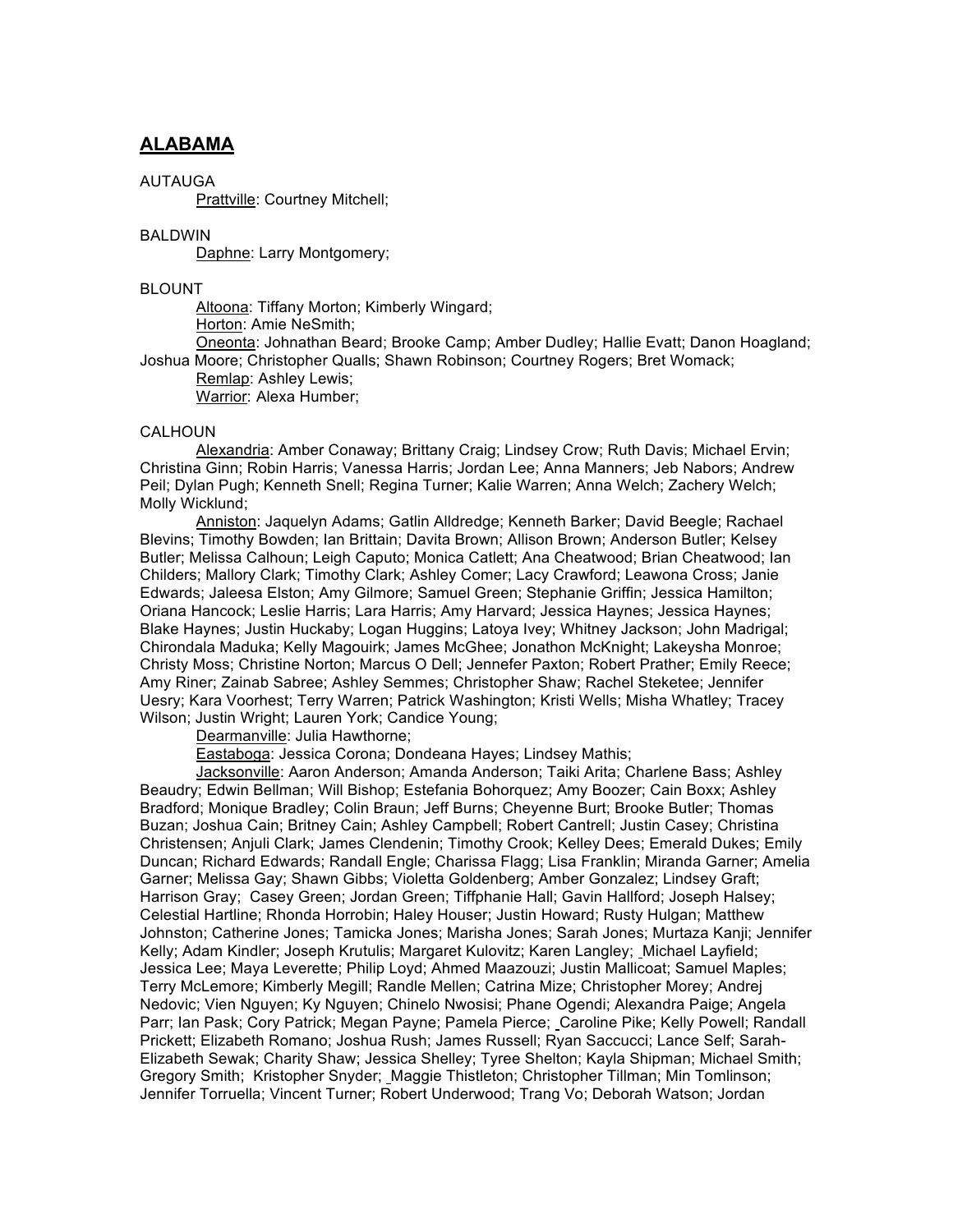Weathers; Amanda Webster; April Wesson; Vonecia West; Elizabeth Wheat; Lavera Whitehead; Taylor Woodrow; Savana York; Amber Zettler; Bernardo Bachino; Veselin Bozadzhiev; Tashana Rogers; Ana Vallejo; Milic Zecevic; Yawa Dossou; Jessica Kerr; Caitlen Parish; Geraldi Mejia;

Lincoln: Katie Morrison;

Ohatchee: Eric Cook; Katlyen Fant; Frances Hutchinson; Jessica Mitchell;

Oxford: Esther Clay; Jason Cleveland; Caylee Cooper; Kristen Cunningham; Stephanie Davis; Alexander Dean; Katharine Edwards; Hayley Freeman; Anthony Heard; Summer Helms; Jennifer Holmes; Dustin Ingram; Mitchell Ingram; Kristen Jones; Charles Knowlton; Ryan Kraft; Sean Kraft; Robyn Miles; Michael Morgan; Melissa Morris; Theodore Nail; Jarrad Newberry; Penny Shierling; Amanda Shirley; Lauren Sparks; Brittany Wade; Elizabeth Walsh; Tucker Webb; Ryan Williams; Cory Williams; Brenton Young;

Piedmont: Laura Benefield; Summer Chandler; Kaylon Gilley; Courtney Hicks; Stacey Holcomb; April Ingram; Shasta Luna; Morgan Pope; Kayla Pritchett; Mike Schreckenbach; Lisa Simpson; Louis Steffy; Whitney Watkins; Pamela Williamson; Jessica Jones;

Weaver: Justin Adair; Amy Epperson; Deanna Gerowski; Anthony Getto; Kayla Golden; Heather Sizemore; Daniel Smith; Lakishea Tharpe;

#### **CHAMBERS**

LaFayette: Joshua Blanks; Lanett: Heather Boyett; Amy Colley;

### CHEROKEE

Centre: Taylor Baker; Brittany Brewster; Brett Goswick; Robin Parker; Jonathan Thompson; Amanda Whitbeck; Jeffrey Rogers;

Leesburg: Emily Brandt; David East; Jennilee Shaver; Matthew Thompson; Piedmont: Christian Goldin; Amber Howell; Sheryl Jacobs;

### **CHILTON**

Thorsby: Jimmy Foshee;

#### CLAY

Ashland: Mindy Bowen; Jessie Goldman; Courtney Patterson; Patrick Smith; Lauren

# Suggs;

Delta: Delaina Bachus;

Goodwater: Christine Tallman;

Lineville: Grant Allen; Scott Benefield; Melissa Gambrell; Tiffany Harrison; Jennifer Mattox; Holly McCormick;

Talladega: Norma Thrash; Wadley: Joseph Mask;

#### CLEBURNE

Delta: Holli Frames;

Fruithurst: Alisha Rochester;

Heflin: Ava Bain; Candiace Brown; Mary Brown; Megan Fields; Karri Frames; Loretta Hester; William Mayfield; Amy Smith; Miles Snider; Shelly Steen; Lorena Thomas; Matthew Thrash;

Muscadine: Rachel Echols; Megan Hutcheson; Charles Mix; Ranburne: Savannah Jackson; Jennifer Rogers;

### COLBERT

Muscle Shoals: Michelle Guzay;

### COOSA

Goodwater: William Boos;

### **CULLMAN**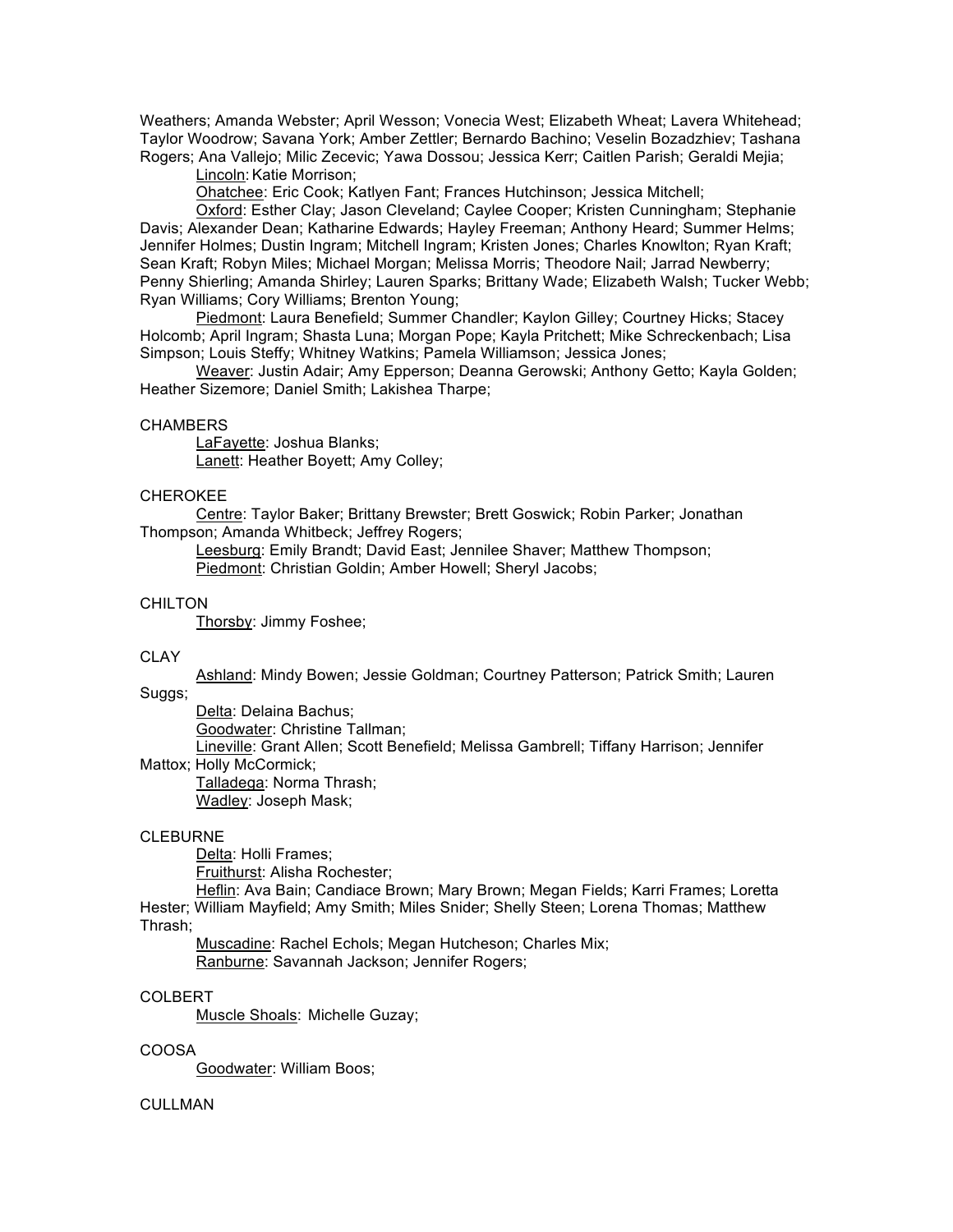Cullman: Jeremy Goodwin; Doran Smith; Joppa: Scarlett Scofield;

### DEKALB

Collinsville: Crystal Bennett; Flat Rock: Dusty Murphy; Fort Payne: Ashley Barnard; Terry Brown; Julie Burt; Nicholas Chambers; Shannon Chappell; Meagan Davis; Mercedes Eyman; Kurt Miller; Ft Payne: Randy Frasier; Fyffe: Labranda Lingerfelt; David Sibert; Brooke Wendt; Kyle Wilson; Mentone: David Chaney; Laura Floyd; Rainsville: Brandy Greenleaf; Ashley Jones; Dustin Timmons; Valley Head: Merri Blankenship;

### ELMORE

Elmore: Jeremy Brown;

### **ESCAMBIA**

Atmore: Heather James;

### ETOWAH

Alabama City: April Franklin;

Altoona: Daniel Campbell; Sylvia Penrod;

Attalla: Renee Bellew; Tashara Childs; Carolyn Jones; Crystal Stewart; Thomas Williams; Carley Wissler;

Boaz: Cara Davis; Andrew Holdbrooks; Allison Thrasher;

Collinsville: Wendi Tinsley;

Gadsden: Linda Aaron; Lauren Abercrombie; Rickey Adkins; Chad Ayers; Lindsey Ball; Elizabeth Calhoun; Ashley Casey; Michael Cloninger; Casie Flowers; Wendi Gilbert; Jessica Greene; Shaquana Gregory; Shannon Grey; Torrie Hardwick; Elizabeth Harris; Cari Hill; Charles Hoffman; Karlie Johnson; Douglas Johnson; Daniel McBurnett; Dana Mitchell; Adrian Payne; Heather Ramer; Nathan Schuver; Mallory Scott; Matthew Shaffer; Matthew Stephens; Emily Thomas; Molly Thompson; Sylva Tillman; Kelly Townsend; Sandy Trail; Christopher Weaver; Christina McRae; Charity Perez;

Gallant: Mallory Campbell;

Glencoe: Allison Franklin; Katherine Hollis; Lauren McGlaughn; Brittany Pollard; Randa Tolbert; Stacey Yates; Lauren Zahorscak;

Hokes Bluff: Julia Akin; Andrea Bearden; Christopher Bowers; Brandon Greene; Jordan Hutcheson; Luke Johnson; Daniel Langley; Andrew Maise; Noelle Millirons; Kayla Ragan;

Rainbow City: Shannon Barker; Melissa Camp; Amber Cannon; Timothy Carter; Erwin Chandra; Christopher Cushing; Edward Perman; Alicia Warren; Mary Wilson; Brandon Yopp;

Southside: Lauren Amos; Scott Clark; Heather Crumpton; Courtney Hale; Kacy Harcrow; Hillary Hathcox; Stacie Holderfield; Kendall Hollen; Brooke Phillips; Caleb Woodard;

### HOUSTON

Dothan: KaLa Baker; Sharon Saarinen; Mindy Syples;

### **JACKSON**

Dutton: Barry Gilbert; Flat Rock: Matthew Hubbard; Higdon: Chasity Workman; Scottsboro: Kimberly Freeman; Lori Hastings; Section: Joshua Wright;

### **JEFFERSON**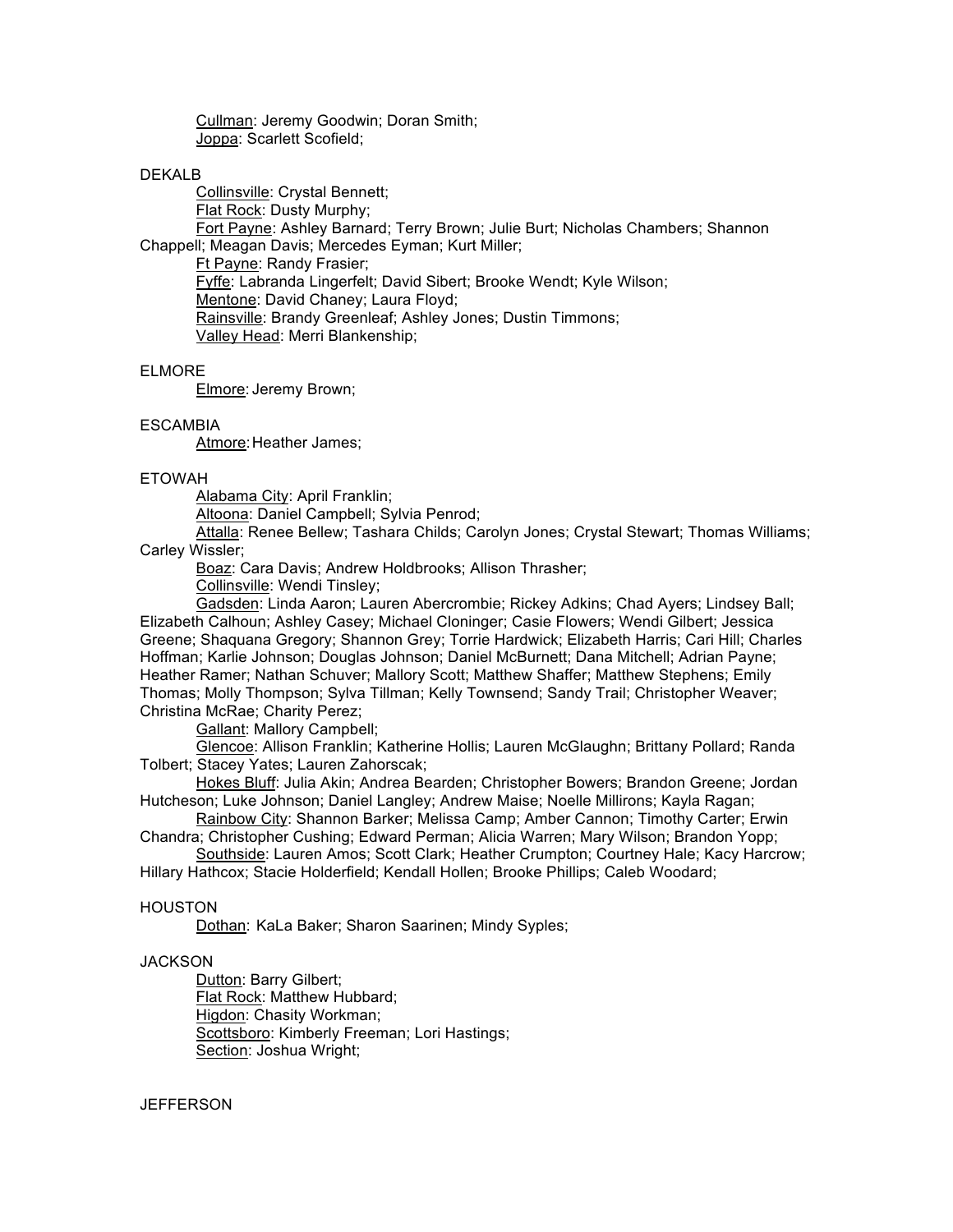Bessemer: Jessica Head; Nadia Jefferson; Andrea Moultrie; Adrianne Moultrie; Andrea Poole; Tavaris Ridgel;

Birmingham: Letika Billingsley; Chaz Bolden; Cle Asha Burks; Lindsey Carlile; Kendra Coleman; Amanda Crawford; Ashia Fox; Jamie Gerardo; Whitney Gray; Marcus Harris; Kristiana Knight Lewis; Sandra Leberte; Lutaveus Lee; Minnie Marbury; Sheneque Mitchell; Alexandria Mitchell; James Molette; Calvin Nelms; Shamieka Nelson; Kelley Reeve; Terrence Relph; Brittany Wilkerson; Ariel Williams; Michele Worthington; James Smith;

Fairfield: Sabrina Holt; Brianna Jefferson;

Fultondale: Haleigh Tibbs; Gardendale: Hannah Lafollette; Jana Miller; Homewood: Nebreda Tabb;

Hoover: Donald Bennett; Jessica Blake; Taylor Harrington; Thomas Martin; Bahati Mtui; Mary Pope; Brennan Young;

Hueytown: Sopiko Azarashvili; Irondale: Frank Roscoe; Pinson: Celia Engle; Jennifer Evans; Trussville: Cherise Carlisle; Ashley Lyons; Jasmine McGee; Stanley Renda; Warrior: Annissa Carter;

### LAWRENCE

Town Creek: Nolinda Garner;

# LEE

Auburn: Cleo Hodgens; Heather Thomas; Opelika: Landon Elliott;

### LIMESTONE

Athens: Brenna Horrocks; Katelyn Shults;

#### MADISON

Huntsville: Christina Carl; Whitney Elder; Tomasa Hughes; Viviann Walston; Darrell Woodard;

Madison: Rebecca Fletcher; Kaitlyn Gardner; Meridianville: Kacy Hemeyer; New Market: Dana Campbell; Taylor Nicolle; Portsmouth: Norman Stiegler;

#### MARION

Brilliant: Lellie Cotton;

### MARSHALL

Albertville: Brandi Bagwell; Alison Cornelius; Adam Culbert; Jaimie Hammond; Katie Holcomb; Lori Liles; Rylee Mitchell; Jennifer Ogle; Lauren Sims;

Boaz: Fran Popovic; Amanda Stephens; Joshua Willmore; Guntersville: Jennifer Hulsey; Horton: Jordan Chaffin; Tammy Taylor;

### MOBILE

Mobile: Raymond Petry; Semmes: Christopher Lovett;

### MONTGOMERY

Montgomery: Chad Horton; Crystal Mann; Melissa Savage; Ramer: Caitlin Freeman;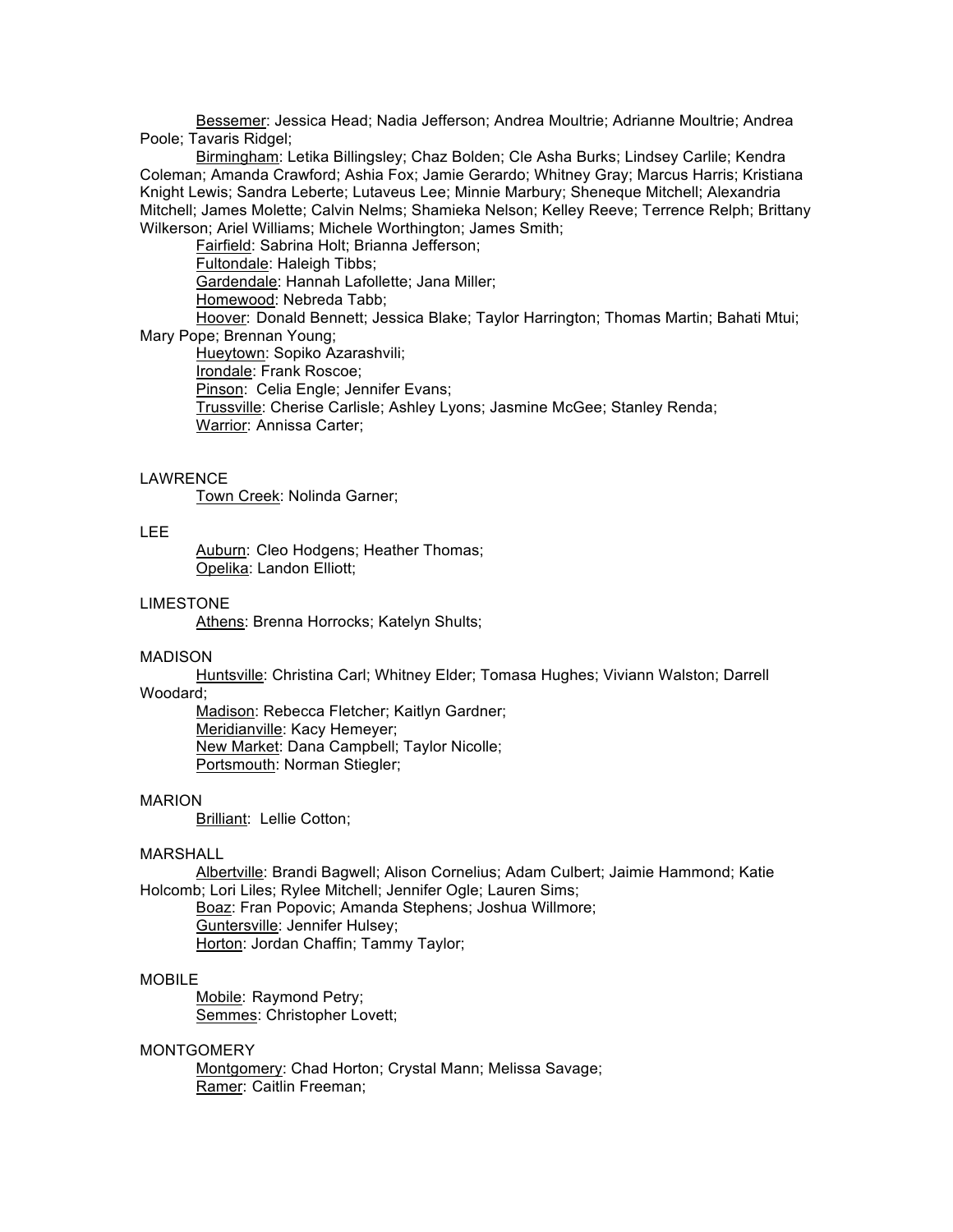# MORGAN

Decatur: John Brooks; Kevin Elwell;

### PERRY

Uniontown: Eliza Dudley;

### PICKENS

Gordo: Evalyn Hardy; Greensboro: Latoya Patton; Horton: Christopher Chaffin; Reform: Amber Beard;

# RANDOLPH

Roanoke: Karla Weathers; Wedowee: Amanda Akers;

### RUSSELL

Phenix City: Jonathan Davis;

### SAINT CLAIR

Ashville: Christopher Alford; Tifanie Noblin; Robert Self; Kristie Smith; Cropwell: Amanda Johnson; Tyler McGrady; Kimberly Nelson; Leeds: Ashley Wilkerson; Moody: Steven Howell; Carol Rodgers; Briana Wittman; Odenville: Berenice Tarango; Pell City: Archie Emerson; James Runyans; Emily Vaughan; Amy Moore; Ragland: Kelly Sanders; Derrick Smith; Denisha Stewart; Springville: Daniel Adamson; Arlena Gafford; Cameron Peters; Stephanie Terry; Steele: Lauren Abrams; Jason Boissel;

### SHELBY

Alabaster: Haley Frings; Lucas Nix; Katie Williamson; Columbiana: Tommy Wooten; Hoover: Brian Carstensen; Montevallo: Sapheria Postell; Vincent: Mary Clinkscales;

### **SUMTER**

Cuba: Jesse Munoz;

### TALLADEGA

Alpine: Connie Thompson;

Childersburg: Peter Wilder;

Lincoln: Alicia Green; Stephanie Sieger; Timothy Wyatt; Katie Morrison;

Munford: Lorna Cochran; Janna Lott; Matthew Mangham; Megan Moore;

Sylacauga: Cody Carpenter; Kayla Devine; Heather Dowdy; Barbara Hayes; Anna Miller; Krista Patterson; Jasmine Ragland; Michael Richardson;

Talladega: Brittney Hall; Christina House; Kyrel Keith; Zachary Nichols; Tiffany Roberts; Christopher Roesch; Ebonee Roston; Toni Saxton; Katrina Tilley; Allen Wesson; Sonya Yates;

### TALLAPOOSA

Alexander City: Ashlee Gaskin; Amesha Johnson; Lagregory Thomas;

# TUSCALOOSA

McCalla: Rochelle Dalton;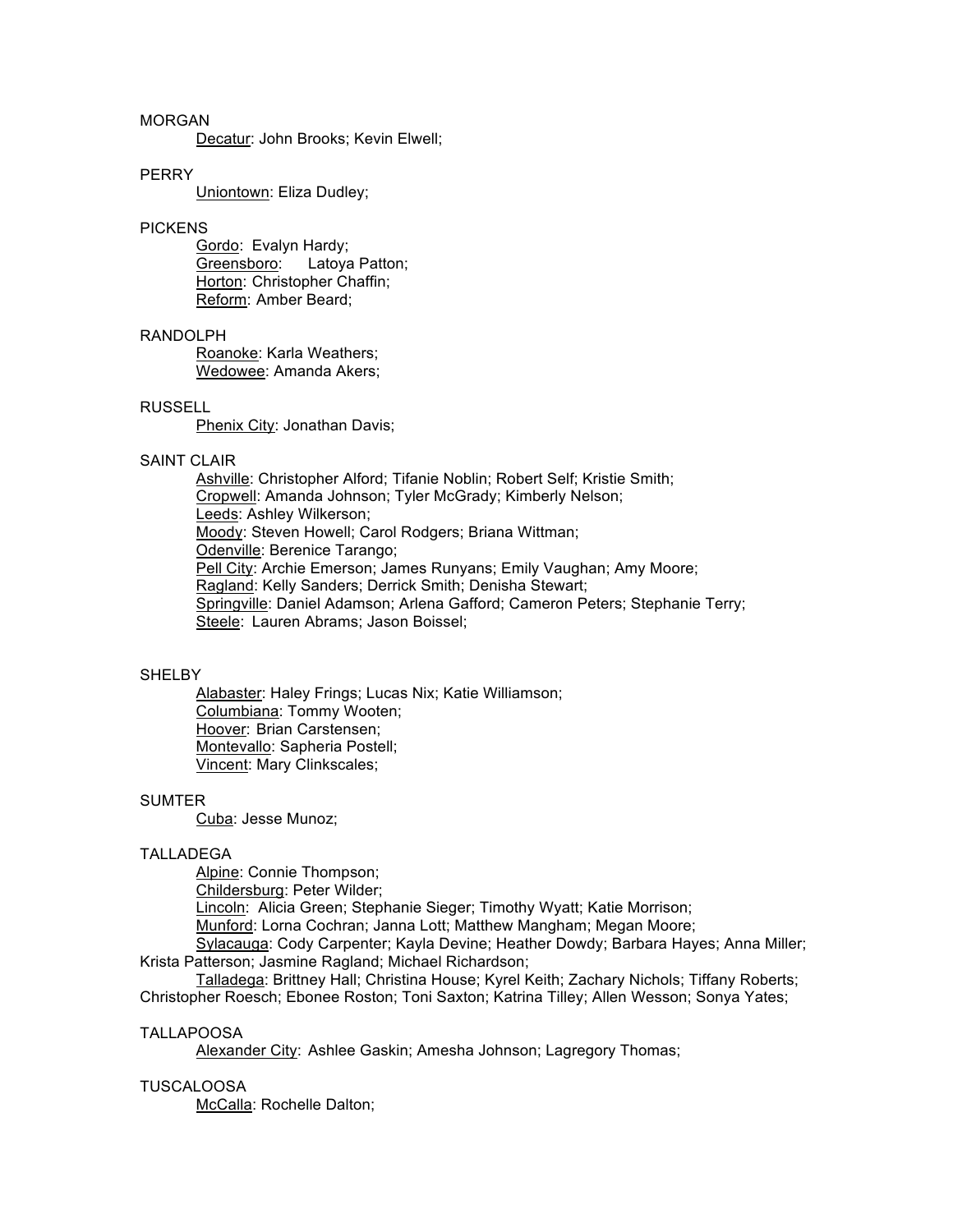Northport: Kaylee Neal; Tuscaloosa: Leigh Alacqua; Ali Averette;

# **WINSTON**

Double Springs: Dorothy Forsyth;

# **NATION**

# **CALIFORNIA**

Los Angeles: Kazuhiro Akutagawa;

# **COLORADO**

Denver: Lauren Sloan; Grand Junction:Shannon Billadeau;

# **FLORIDA**

Bradenton: Melissa Dowling; Cocoa: Andrew Burton; Hallandale: Danielle Beneby; Jacksonville: Lauren Jones; Pensacola: Jessita Noel;

### **GEORGIA**

Acworth: Elizabeth Lawrence; Adairsville: Keshia Roberts; Alto: Jaron Smith; Armuchee: Diana Cooper; Atlanta: Pinye Chen; Bowdon: Terri Turner; Bremen: Vanessa Thomas; Buchanan: Megan Watkins; Joseph Williams; Buford: Ashlee Davis; Carrollton: Corey Cutcher; Sheena Russell; Cartersville: Francis Duncan; Kaycie Phillips; Justin Schneider; Cave Spring: Hannah Early; Robert Shell; Cedartown: Jacob Addison; Shirley King; Collene Williams; Tobias Layman; Chickamauga: Ashley Hornady; Clarkesville: Seth Hill; College Park: Malcolm Smith; Conyers: Brittney Neely; Dallas: Christine Oneal; Zachary Walden; Douglasville: Robert Bolling; Erin Brooks; Tyler Carroll; Elizabeth Dickerson; Jessica Hairston; Jared Laymon; Joseph Whisenant; Duluth: Regina Raynor; Evans: Robert Anderson; Fayetteville: Marie Krakeel; Hiram: Matthew Lester; Kennesaw: Allison Northington; LaFayette: Brittany Crump; Marietta: Karie Gottwald; Sarah Miller; Alan Miller; Anna Slagle; Menlo: Samantha Maloney; Emily Sink; Ronald Swords; Monroe: Katelyn Inman; Moreland: Nicholas Burgess; Seth Duncan; Newnan: Taylor Cash; Mackenzie Dalton; Katrina White; Powder Springs: Rachel Sanchez;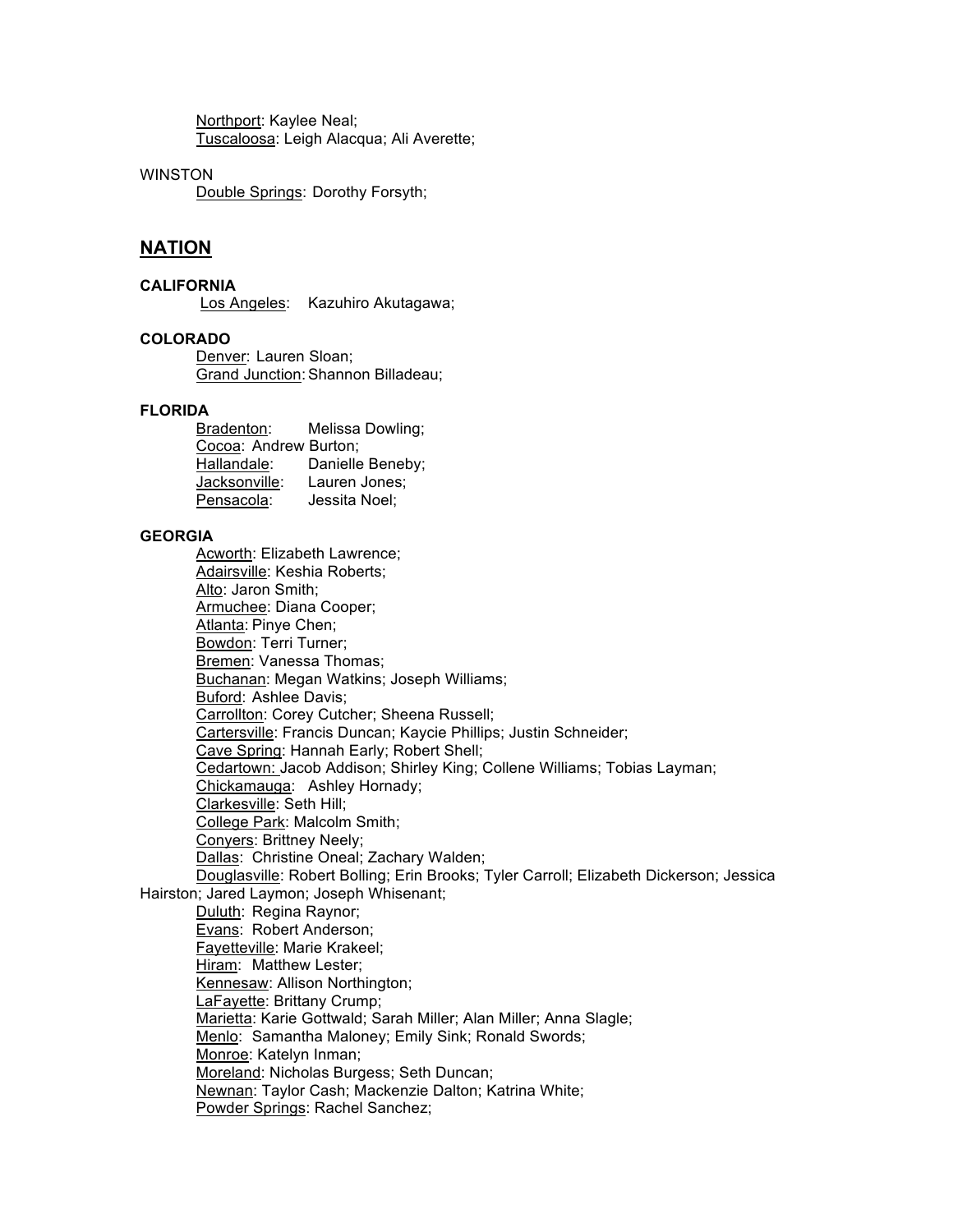Ringgold: Kaycee Crow; Malloree Orr; Melanee Orr; Rockmart: Shandi Lyle; Chelsey Reynolds; Rocky Face: Patrick Geren; Rome: Richard Bingham; Kacey Bohannon; Shannon Bridges; Kristen Cochran; Rachel Gordon; Katie McElveen; Irenia Pruitt; Roswell: Millie Parekh; Smyrna: Evelyn Gichigo; Summerville: Kayla Bates; Brittany Elrod; Anthony Stricklin; Suwanee: Kristen Fuller; Tallapoosa: Christina Goodwin; Temple: Montoyah Glenn; Summer Pittman; Calvin Scott; Micky Summerville; Valdosta: Deborah Wilcox; Villa Rica: Logan Pitstick; Warner Robins: Sarah Grantham; Marques Ivory; Watkinsville: Peter Inglett; Winston: Lindsey Appleby; Wesley Taylor; Woodstock: Lindsay Boehmler; Judah Chafin; Patricia Hawkes;

### **IDAHO**

Coeur D Alene: Kylie Chandler;

### **ILLINOIS**

Naperville: Emily Bielaga;

# **MARYLAND**

Temple Hills: Zandra Hall; Towson: Joshua Belt;

### **MICHIGAN**

Edwardsburg: Stephanie Koontz;

# **MISSOURI**

Raytown: Caitlin Vorbeck;

### **NEW HAMPSHIRE**

Hillsborough: Zachary Sweeney; Salem: Elizabeth Hamilton;

### **NORTH CAROLINA**

Waynesville: Anthony Barker;

# **NEW MEXICO**

Los Alamos: Kyle Hoff;

# **NEVADA**

Henderson: Brian Kenyon;

# **NEW YORK**

Syracuse: Gabriel Dewberry;

# **OHIO**

Cincinnati: Kyle Bluestein;

# **TENNESSEE**

Copperhill: Jean Allen;